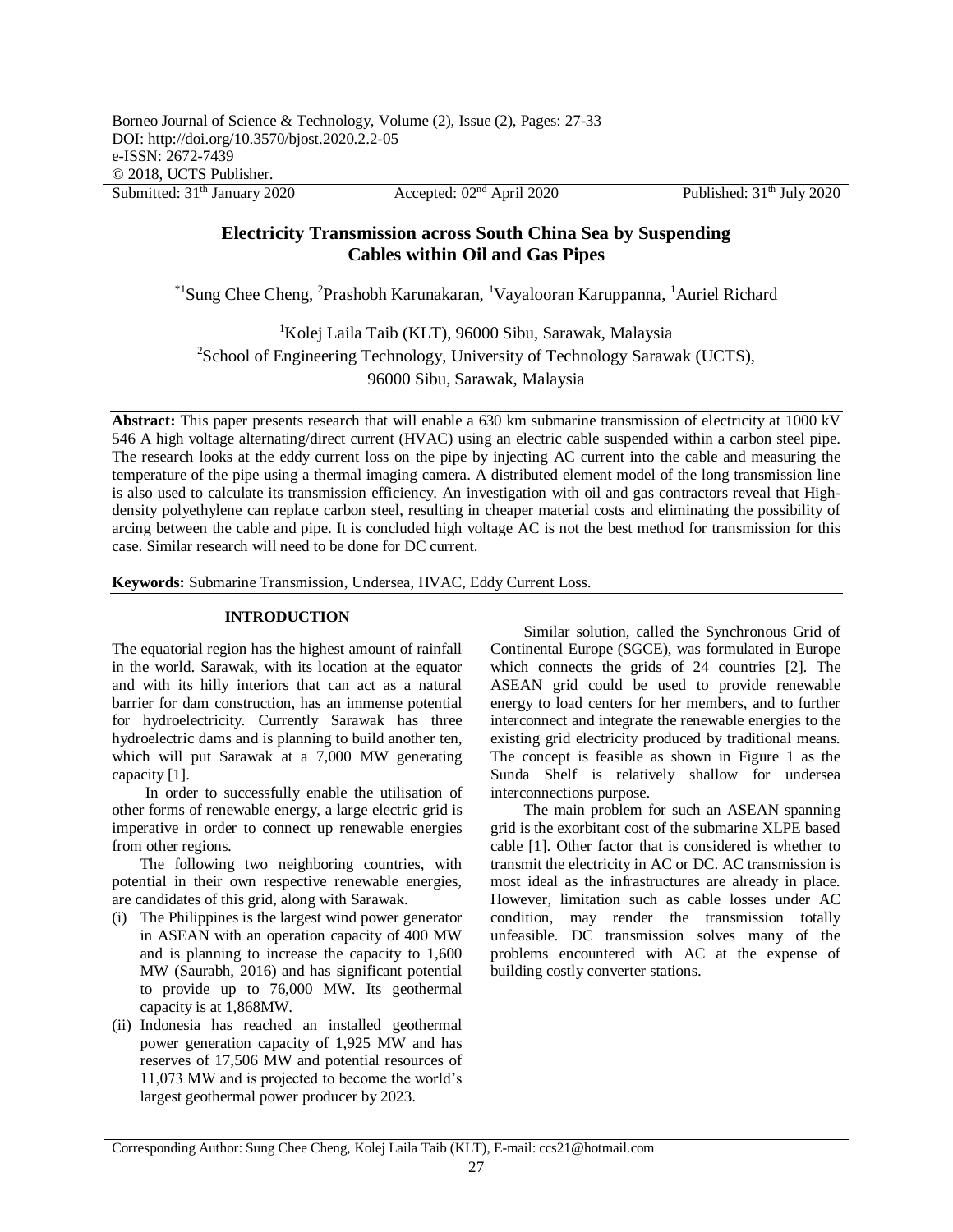

Figure 1: The depth of the Sunda Shelf on which sit the ASEAN member countries [Bulletin of the Geographical Society of Malaysia, Volume 62, December 2016]

The longest submarine cable in the world is 580 km long carrying HVDC 700 MW at 525 kV between Norway and the Netherlands whereas the longest O/H transmission lines is 730 km long carrying HVAC 9000 MW at 1000 kV between Xilingol League and Shandong in China. As can be noted the O/H transmission lines can carry 12.8 times more power over 1.2 times the distance of submarine cables.

U/G (underground) cables also fail at much higher rates than O/H (overhead) lines [3]. O/H lines can have a continuous service lifespan of over 80 years compared to five years for U/G cables [4]. Empirically, the weakest points in U/G cables are the joints [1] and one can expect the same problem with submarine cables. U/G cables also cost 400 times more than O/H lines [4].

This research aims to create and investigate an O/H line environment by suspending an electric cable within carbon steel pipes with air insulation instead of the dielectric insulation (i.e. XLPE) of traditional cable. The result will help in the implementation of the 630 km transmission distance between Kuching and Johor Bahru which is a first step towards the ASEAN grid.

The postulated design is shown in Figure 2. A conductor cable is held at the center of the carbon steel pipe by three ceramic insulators per unit length.

The cavity is filled with a mixture of  $N_2/SF_6$  at 20% SF<sup>6</sup> resulting in an insulating capability of 70 to 80% of pure  $SF_6$  at the same gas pressure [5]. The purpose of the gas mixture is 3 fold.

- (i) To act as an insulator between the conductor cable and carbon steel pipe.
- (ii) Displaces  $O_2$  thereby preventing corrosion.
- (iii) Forced circulation dissipates heat from the cable but considering the temperature at the seabed is

 $22^{\circ}$ C heat dissipation is expected to not become a problem.



Figure 2: Cross sectional area of the pipe

According to existing literatures this design is very similar to the GIL (Gas Insulated Line, see Figure 3) developed by Siemens but using two insulators per unit length. There is a lack of information on the application of this technology for distance over 20 km long, even more so at length of several hundred kilometers the information is non-existent. The GIL is not suitable for our purpose due to the cost since it is from Germany and two insulators per unit length holding the cable may not be stable in a 630 km long transmission hence the proposed alternative shown in Figure 2.





This research envisions the 630 km transmission voltage to be at 1000 kV AC and the 500 mm<sup>2</sup> ( $\varnothing$  = 1.262 cm) conductor cable to handle 546 A giving a power transfer capability of 546 MW.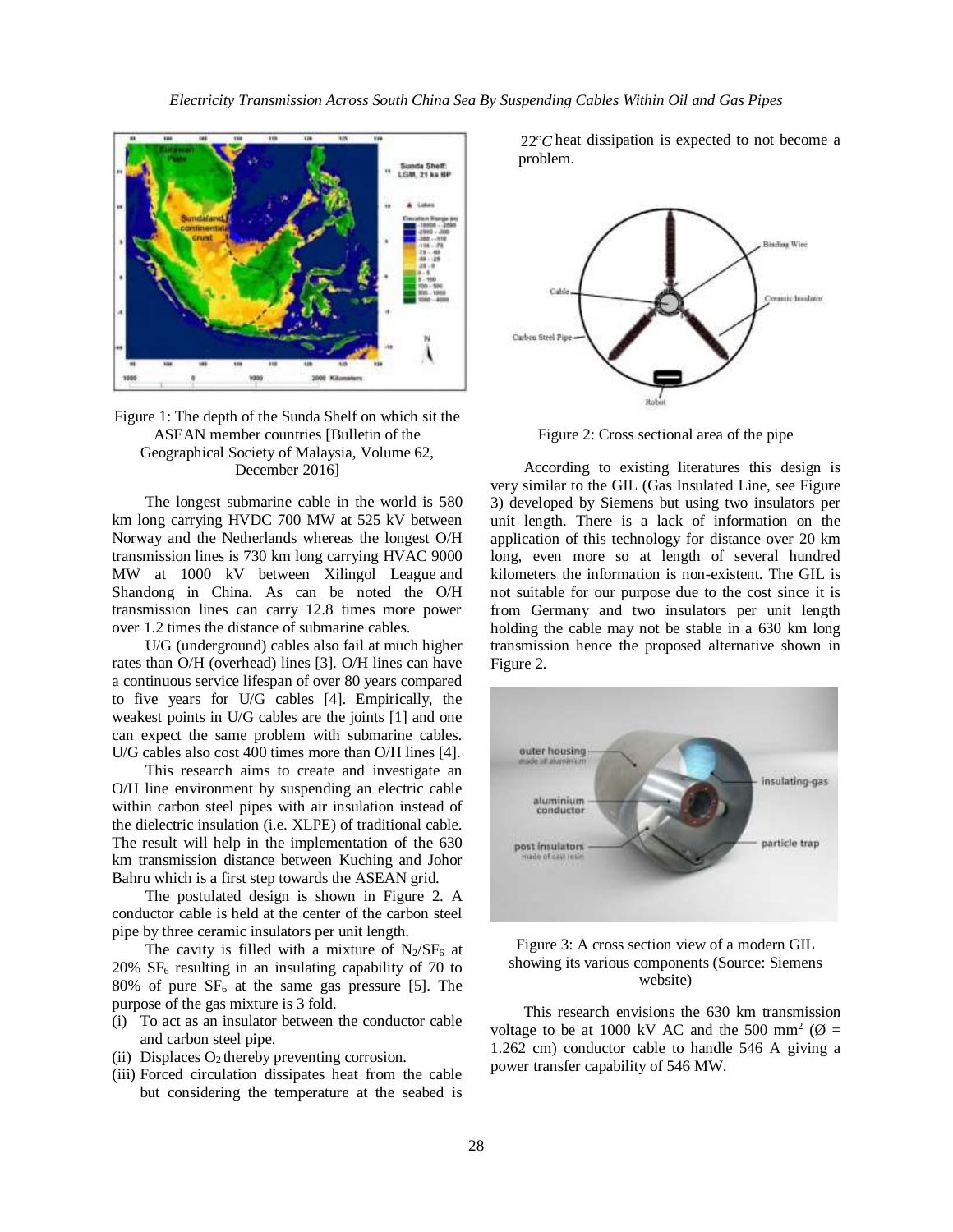*Electricity Transmission Across South China Sea By Suspending Cables Within Oil and Gas Pipes*

## **THEORY**

An analysis on the electrical nature of the cable-pipe forming a coaxial configuration as shown in Figure 1 is carried out.



Figure 1: The dimension of the cable-pipe coaxial configuration



Figure 2: The distributed element model of a long transmission line where the *dx* indicates an incremental length

By treating the configuration as a long transmission line and using electromagnetic theory on the coaxial dimensions, the following parameters can be determined for the distributed element model of Figure 2 that is used for the analysis.

*a* = radius of conductor cable  $b =$  inner radius of carbon steel pipe

 $R =$  line resistance per unit length

L = line inductance per unit length  $=$   $\frac{\mu}{2\pi}$  ln  $\frac{\mu}{a}$  $\frac{\mu}{2\pi}$ ln $\frac{b}{a}$  $=\frac{\mu}{\sqrt{2}}$  $z =$  line impedance per unit length =  $R + j\omega L$ 

 $G =$  shunt conductance (or leakage) per unit length

 $\rho\varepsilon$  $=\frac{C}{\rho}$ ,  $\rho$  = resistivity of insulating media in cavity

$$
C = line capacitance per unit length = \frac{2\pi\varepsilon}{\ln\frac{b}{a}}
$$

 $y =$  line shunt admittance per unit length =  $G + j\omega C$  $\ell$  = length of line = 630 000 m

 $Z =$  total series impedance of line =  $z \times \ell$ 

Y = total shunt admittance of line =  $y \times \ell$ 

$$
\gamma = \sqrt{z \times y} = \sqrt{(R + j\omega L)(G + j\omega C)}
$$

$$
Z_0 = \sqrt{\frac{z}{y}} = \sqrt{\frac{R + j\omega L}{G + j\omega C}}
$$

The voltage and current from the sending-end of the transmission line are respectively given by:

$$
V_S = V_R \cosh \gamma \ell + I_R Z_0 \sinh \gamma \ell
$$
  
\n
$$
I_S = I_R \cosh \gamma \ell + \frac{V_R}{Z_0} \sinh \gamma \ell \qquad \qquad \dots \dots \dots (1)
$$

where  $V_R$  and  $I_R$  are the receiving-end quantities. The efficiency of electricity transmission can be calculated with:

Efficiency of transmission = 
$$
\frac{\text{power received}}{\text{power sent}}
$$

However, the distributed element model theory of Figure 2 does not account for the eddy current loss on the carbon steel pipe. This is because the loss is unrelated to the effects of the distributed elements of the model but to the flux linkage between the magnetic field of conductor current and the carbon steel pipe. The set of equations (1) does not include this information.

The alternating magnetic field in the carbon steel pipes induces an electromotive force (emf) within the pipes according to Faraday's Law of electromagnetic induction. The emf causes circulating current to form within the pipes which technically is called eddy current. The eddy current causes the pipe to heat up which the researchers can measure the temperatures of with a FLIR (thermal imaging) camera. This unwanted heat is called eddy current loss.

The eddy current loss can be reduced to a negligible level if the diameter of the carbon steel pipe is large enough to minimise the magnetic field in the carbon steel as the magnetic field density for a long straight conductor is inversely proportional to its distance from the conductor.

### **METHODOLOGY**

Since the AC current in the cable produces an alternating magnetic field in the carbon steel pipe which in turn induces eddy currents in the pipe, the investigation will be on the eddy current loss in the pipes. This is significant as eddy current loss causes energy wastage resulting in a lowered transmission efficiency.

Since direct measurement of this eddy current loss is not possible, an indirect measurement using a FLIR Camera to measure the temperature of the pipe as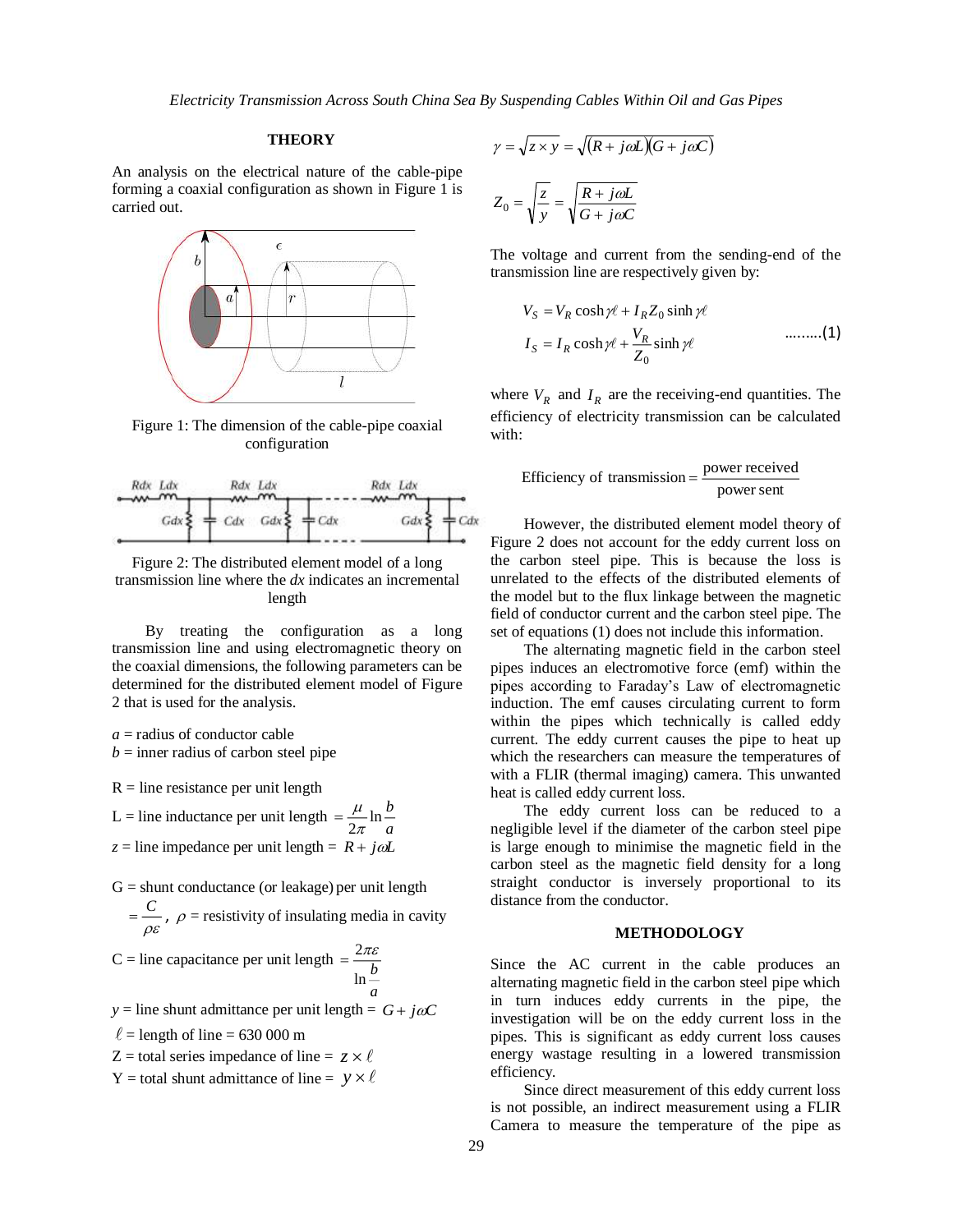shown in Figure 3 is employed. Higher temperature corresponds to higher eddy current loss which correlates to higher energy wastage.

Four 2.5 mm<sup>2</sup>, 3 m long Cu wires were stripped of insulator and intertwined to form the cable conductor. Eight carbon steel pipes of different diameters were purchased, with 92 cm in length each, as shown in Figure 4. The pipe diameters are specified in Table 1. A wooden support was built. The cable is suspended in the middle of a pipe with the help of the support as shown in Figure 4.

The use of  $N_2/SF_6$  gas mixture is omitted from the experiment because it does not affect the alternating magnetic field density in the carbon steel pipes which gives rise to the eddy current loss. Atmospheric air is used as insulation as the pipes are open ended.



Figure 3: FLIR camera showing the temperature gradient on a pipe



Figure 4: Wooden support showing six carbon steel pipes

One end of the cable is connected to a MCCB/Isolator combination using copper wirings. The other end is connected to a load of 132 incandescent bulbs of 100 W each giving a maximum 13.2 kW load. The bulbs are connected in 11 parallel rungs with 12 bulbs to each rung as shown in Figure 7. A switch is connected to the incoming of each rung. Each rung takes 5 A current. The overall schematic is shown in Figure 8.

| s |  | a | ಣ | Q | $\odot$ |   |
|---|--|---|---|---|---------|---|
|   |  |   |   |   |         |   |
|   |  |   |   |   |         |   |
|   |  |   |   |   |         |   |
|   |  |   |   |   |         |   |
|   |  |   |   |   |         | - |
|   |  |   |   |   |         |   |
|   |  |   |   |   |         |   |
|   |  |   |   |   |         |   |
|   |  |   |   |   |         |   |
|   |  |   |   |   |         |   |
|   |  |   |   |   |         |   |

Figure 7: How the 132 bulbs are connected as a load. Each rung controls 5 A current



Figure 8: Schematic diagram of the experiment setup for temperature measurement on the carbon steel pipes



Figure 9: All rungs powered on

The first temperature measurements are made on the smallest pipe with the full load of 11 rungs powered on (see Figure 9). A temperature reading is taken with the FLIR camera (see Figure 3) after 30 minutes. Next, a rung is switched off. After 30 minutes the second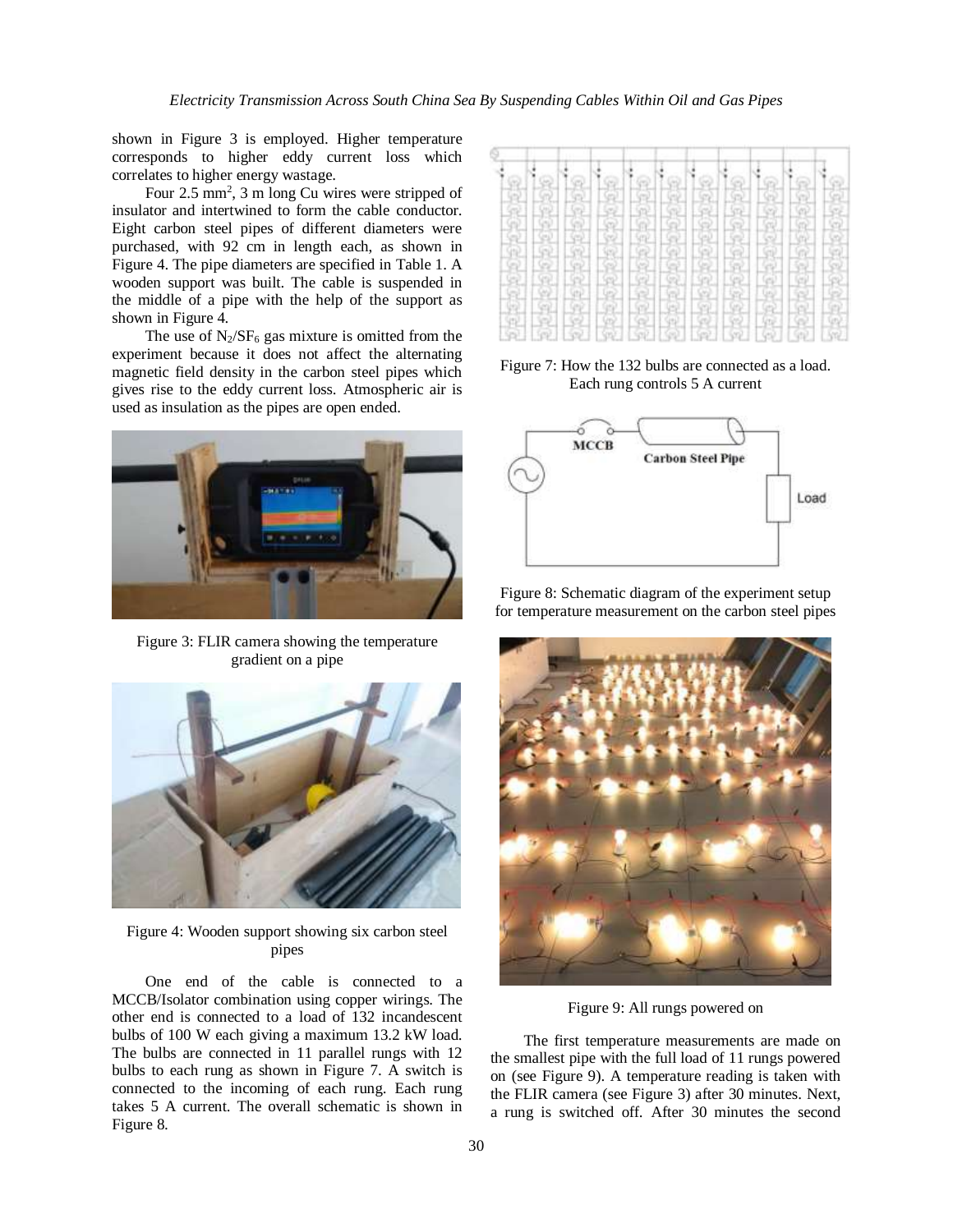reading is taken and so forth until a reading has been taken for every rung switched off. Then the pipe is exchanged with the next larger diameter and the process is repeated until readings have been taken for all pipes. The results are tabulated in Table 1.

# **RESULTS AND DISCUSSION**

Table 1 shows the result of the temperature readings on the carbon steel pipes. The 5 A column indicates one rung is switched on. Switching on a rung adds 5 A of current flowing in the circuit, and the highest current is 55 A with all the 11 rungs switched on. It is noted that for pipe #8 for 55 A the temperature rise reduces drastically.

Taking the average temperature rise per pipe under the 55 A column and correlating it with the average diameter increase per pipe, a vertical linear extrapolation as seen in Table 2 shows at  $\varnothing$  = 20.32 cm  $= 8$ " there would be minimal temperature rise for 55 A current. This value is the minimum carbon steel pipe diameter to minimise the eddy current loss at 55 A.

The researchers are looking into another data collection period with better control, such as barriers to stop drafts, in place. With better data the researchers will perform a horizontal extrapolation to reach temperature for 546 A, and subsequently a vertical extrapolation to reach pipe diameter that will minimise eddy current loss for this current.

Microsoft Excel calculation using the distributed element model theory with air insulation predicts the efficiency of the 630 km HVAC transmission using carbon steel pipe to be less than 50%.

Even with the carbon steel replaced with HDPE the transmission efficiency is similar.

However, when the frequency variable is set to zero for a HVDC the transmission efficiency is 98%.

The low AC transmission efficiency is due to the shunt loss in the model which is significant due to the length of the transmission. The solution in eliminating shunt loss is to use DC with the frequency variable set to zero.

Because the magnetic field from a DC current is static, there is also no eddy current loss in the carbon steel pipe. With the design of Figure 2 and the O&G pipe laying experience of local contractors it is possible to use HVDC to transmit electricity from Kuching to Johor Bahru, be it with carbon steel or HDPE pipes.

It is also suggested that the breakeven cost for AC-DC-AC converters is 50 km for submarine cables and 600 km for O/H lines [6].

Furthermore, the power grid frequency of the Peninsular is slightly different from Sarawak's. Connecting grids of different frequencies will result in tripping and shut-down in the weaker grid system. Frequency synchronization needs to be done if the two power grids are to be interconnected thru HVAC. This would also require na AC-DC-AC converter.

Thus, the breakeven cost and the problem of synchronisation both support HVDC transmission over HVAC.

Furthermore, without the skin effect in DC, the full cable can be utilised for current transfer which is 100% more from AC. So the power transfer capacity is 546 MW X 2 = 1092 MW and the current is 546 X 2 = 1092 A [6].

| Pipe           | Pipe<br>Diameter<br>(cm) | Current $(A)$    |      |      |      |      |      |      |      |      |      |      |
|----------------|--------------------------|------------------|------|------|------|------|------|------|------|------|------|------|
|                |                          | 5                | 10   | 15   | 20   | 25   | 30   | 35   | 40   | 45   | 50   | 55   |
| $\#$           |                          | Temperature (°C) |      |      |      |      |      |      |      |      |      |      |
|                | 2.18                     | 31.0             | 31.1 | 31.5 | 33.4 | 34.7 | 36.6 | 37.6 | 40.8 | 42.7 | 44.3 | 47.4 |
| 2              | 2.66                     | 29.3             | 30.2 | 29.1 | 29.7 | 34.7 | 35.2 | 37.3 | 39.5 | 39.3 | 41.4 | 40.0 |
| 3              | 3.37                     | 29.1             | 29.1 | 29.7 | 20.1 | 31.3 | 31.8 | 32.3 | 33.8 | 34.6 | 35.7 | 35.7 |
| $\overline{4}$ | 4.23                     | 29.3             | 30.5 | 31.2 | 31.6 | 32.7 | 33.1 | 33.6 | 34.4 | 35.5 | 35.9 | 37.8 |
| 5              | 4.84                     | 30.6             | 31.4 | 32.3 | 32.4 | 32.6 | 33.7 | 34.0 | 34.8 | 35.3 | 35.5 | 35.7 |
| 6              | 6.06                     | 28.2             | 29.1 | 29.6 | 30.3 | 31.1 | 31.5 | 31.7 | 32.9 | 33.7 | 34.4 | 35.5 |
| 7              | 7.56                     | 29.0             | 28.6 | 29.4 | 29.9 | 30.0 | 30.2 | 30.2 | 30.5 | 30.6 | 31.0 | 32.3 |
| 8              | 8.81                     | 26.9             | 27.5 | 27.3 | 27.3 | 27.7 | 28.3 | 29.6 | 29.6 | 30.2 | 30.5 | 30.8 |

Table 1: Result of temperature reading vs pipe diameter and AC current in the conductor cable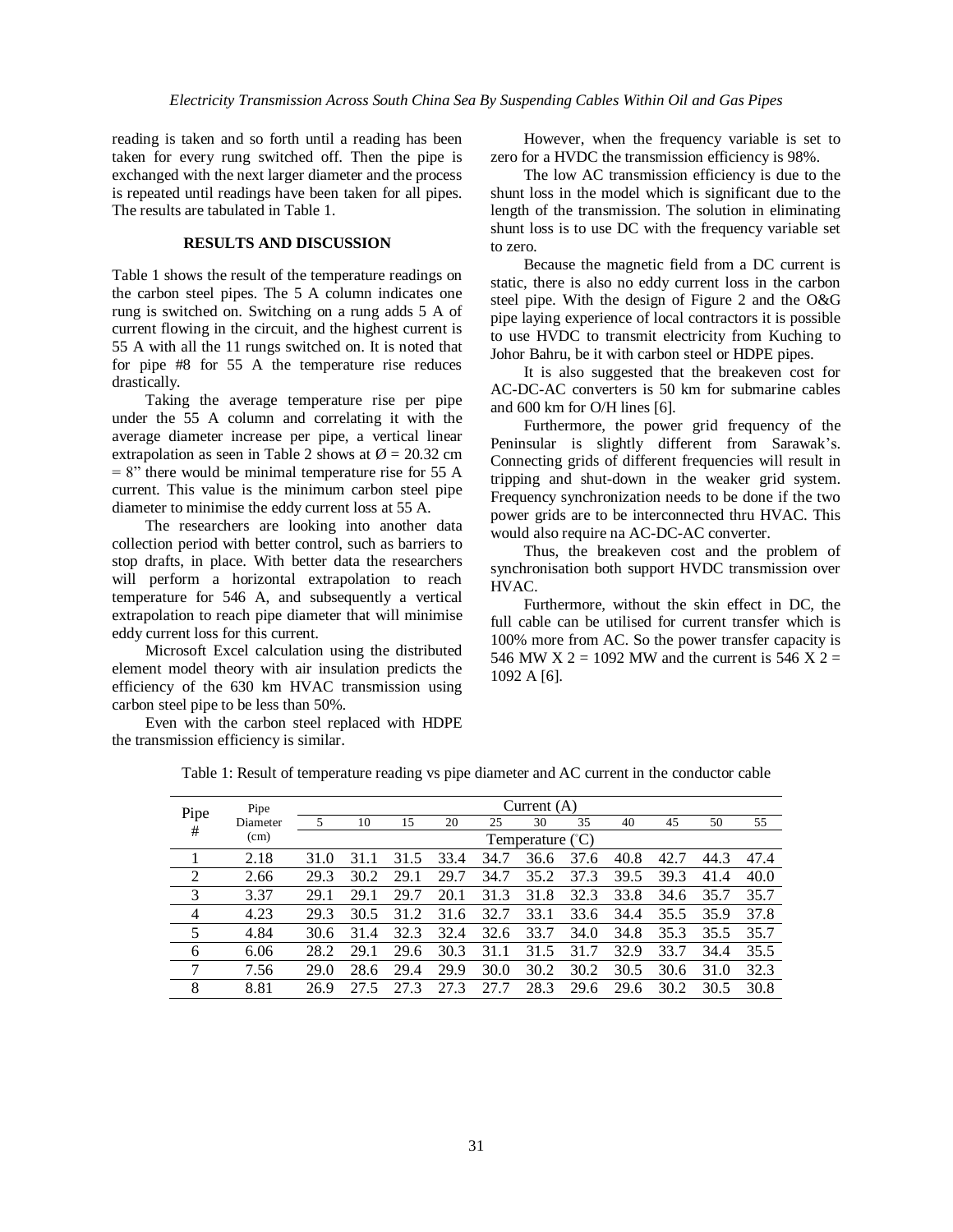|                | Biggest Ø<br>$-$ smallest<br>$\emptyset =$           | 6.63                                                                                               |                                                     | Highest $°C -$<br>lowest $^{\circ}C =$     | 16.6                                                               |                                         |
|----------------|------------------------------------------------------|----------------------------------------------------------------------------------------------------|-----------------------------------------------------|--------------------------------------------|--------------------------------------------------------------------|-----------------------------------------|
|                | Average<br>difference<br>in $\emptyset =$<br>$Q/7 =$ | 0.947                                                                                              |                                                     | Difference<br>in $°C/7 =$                  | 2.371                                                              |                                         |
| Pipe<br>#      | Pipe Ø<br>Original<br>data                           | Add<br>0.947 to<br>this<br>row's<br>pipe Ø<br>(right<br>column)<br>to get<br>next<br>row<br>pipe Ø | How many<br>rows to add to<br>reach<br>Ø=8"=20.32cm | Temperature<br>on pipe<br>Original<br>data | Deduct<br>this<br>number<br>to get<br>next °C<br>(right<br>column) | °C on pipe<br>by Excel<br>extrapolation |
| 1              | 2.180                                                |                                                                                                    | 2.180                                               | 47.400                                     |                                                                    | 47.400                                  |
| $\overline{2}$ | 2.660                                                | 0.947                                                                                              | 3.127                                               | 40.000                                     | 2.371                                                              | 45.029                                  |
| $\overline{3}$ | 3.370                                                | 0.947                                                                                              | 4.074                                               | 35.700                                     | 2.371                                                              | 42.657                                  |
| $\overline{4}$ | 4.230                                                | 0.947                                                                                              | 5.021                                               | 37.800                                     | 2.371                                                              | 40.286                                  |
| $\overline{5}$ | 4.840                                                | 0.947                                                                                              | 5.969                                               | 35.700                                     | 2.371                                                              | 37.914                                  |
| 6              | 6.060                                                | 0.947                                                                                              | 6.916                                               | 35.500                                     | 2.371                                                              | 35.543                                  |
| $\overline{7}$ | 7.560                                                | 0.947                                                                                              | 7.863                                               | 32.300                                     | 2.371                                                              | 33.171                                  |
| $\overline{8}$ | 8.810                                                | 0.947                                                                                              | 8.810                                               | 30.800                                     | 2.371                                                              | 30.800                                  |
|                |                                                      | 0.947                                                                                              | 9.757                                               |                                            | 2.371                                                              | 28.429                                  |
|                |                                                      | 0.947                                                                                              | 10.704                                              |                                            | 2.371                                                              | 26.057                                  |
|                |                                                      | 0.947                                                                                              | 11.651                                              |                                            | 2.371                                                              | 23.686                                  |
|                |                                                      | 0.947                                                                                              | 12.599                                              |                                            | 2.371                                                              | 21.314                                  |
|                |                                                      | 0.947                                                                                              | 13.546                                              |                                            | 2.371                                                              | 18.943                                  |
|                |                                                      | 0.947                                                                                              | 14.493                                              |                                            | 2.371                                                              | 16.571                                  |
|                |                                                      | 0.947                                                                                              | 15.440                                              |                                            | 2.371                                                              | 14.200                                  |
|                |                                                      | 0.947                                                                                              | 16.386                                              |                                            | 2.371                                                              | 11.829                                  |
|                |                                                      | 0.947                                                                                              | 17.334                                              |                                            | 2.371                                                              | 9.457                                   |
|                |                                                      | 0.947                                                                                              | 18.281                                              |                                            | 2.371                                                              | 7.086                                   |
|                |                                                      | 0.947                                                                                              | 19.229                                              |                                            | 2.371                                                              | 4.714                                   |
|                |                                                      | 0.947                                                                                              | 20.176                                              |                                            | 2.371                                                              | 2.343                                   |
|                |                                                      | 0.947                                                                                              | 21.123                                              |                                            | 2.371                                                              | $-0.029$                                |

Table 2: Vertical extrapolation of data to reach diameter for 55 A

## **CONCLUSION**

As the spacing between the cable and the pipe wall is increased the eddy current losses are reduced as indicated by the lowered temperature readings from the FLIR camera. The experiment predicts a pipe diameter  $\varnothing$  = 20.32 cm for AC current 55 A will give no appreciable eddy current loss in the carbon steel pipe.

However, using the result  $\varnothing$  = 20.32 cm the distributed element model predicts the transmission of HVAC using a cable suspended in O&G pipes across630 km is not efficient even though the eddy

current loss has been reduced to a minimum for this diameter.

The other option is to use HVDC for the transmission which solves the eddy current and the shunt loss problem.

Similar research involving measuring the temperatures on the carbon steel pipes when the injected current is DC would need to be carried out to confirm HVDC as the viable option of electricity transmission.

It should be noted that FRP (Fiber Reinforced Plastic) is to replace the initially suggested ceramics